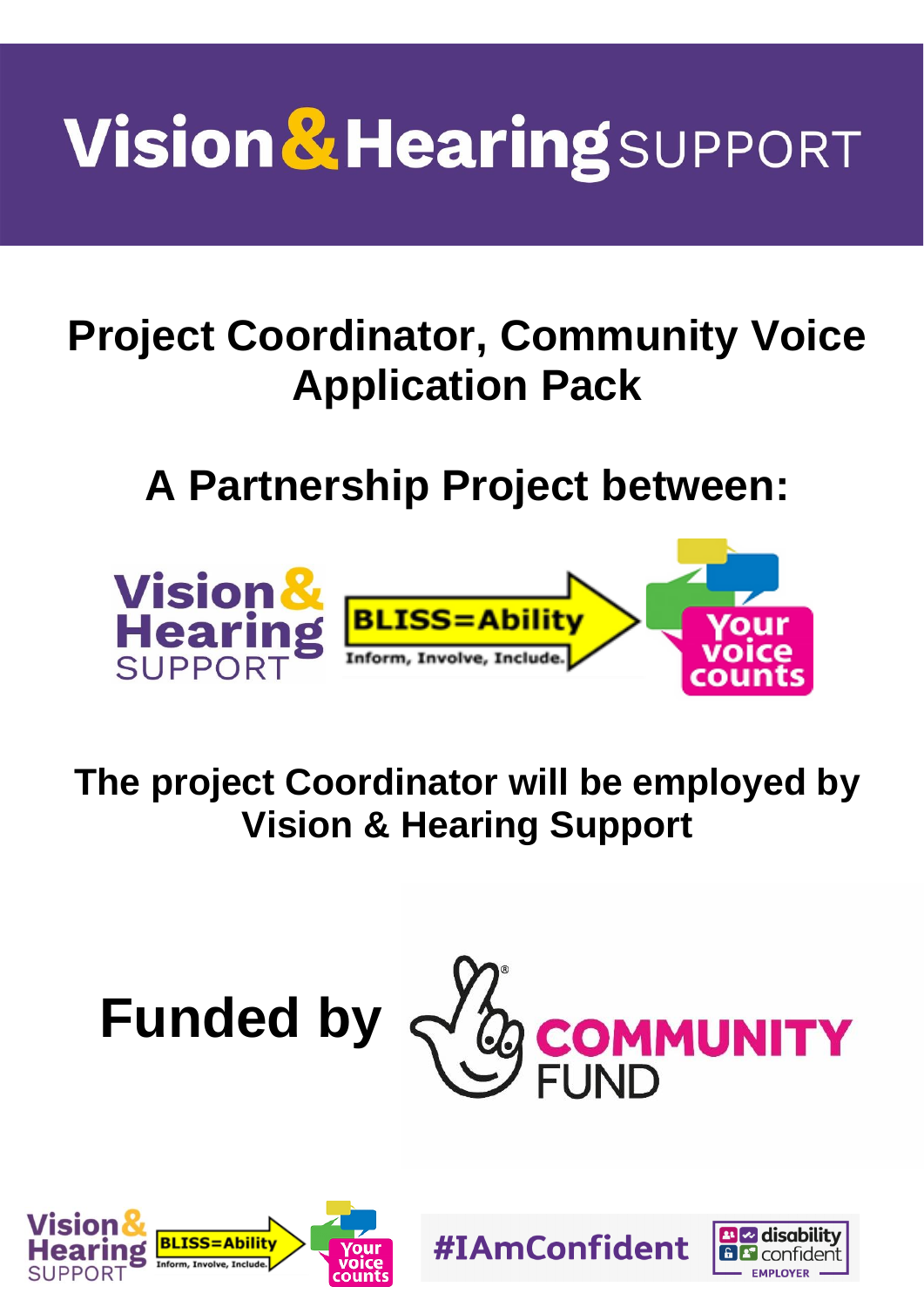### **About Vision & Hearing Support**

#### **Our Vision**

A vision and hearing loss community that is **informed**, **empowered** and **resilient**.

#### **Our Mission**

- 1. **Empower** our community by giving them the tools they need to live independently and make positive decisions.
- 2. Help our community overcome adversity by increasing **resilience** and wellbeing.
- 3. Ensure our community are **informed** by providing first class information, advice and guidance.
- 4. **Influence** positive change locally, regionally and nationally for our community through strong stakeholder and relationship management.

#### **Our Values**

#### **Supportive**

We respond and adapt to the needs of the Vision and Hearing loss community. We respect and value all our community equally. We are committed to working together to achieve shared goals.

#### **Trustworthy**

We are accountable. We are open and honest in our approach. We are reliable, act with integrity and do what it takes to support those in need.

#### **Caring**

We are friendly and warm. We take time to listen and promote inclusivity. We treat everyone with dignity and respect.

#### **Professional**

We are passionate and strive to be the best. We actively seek new ideas and innovation to bring about positive change. We rely on evidence to make our decisions. We challenge ourselves to be bold and resourceful. We are determined in the face of adversity*.*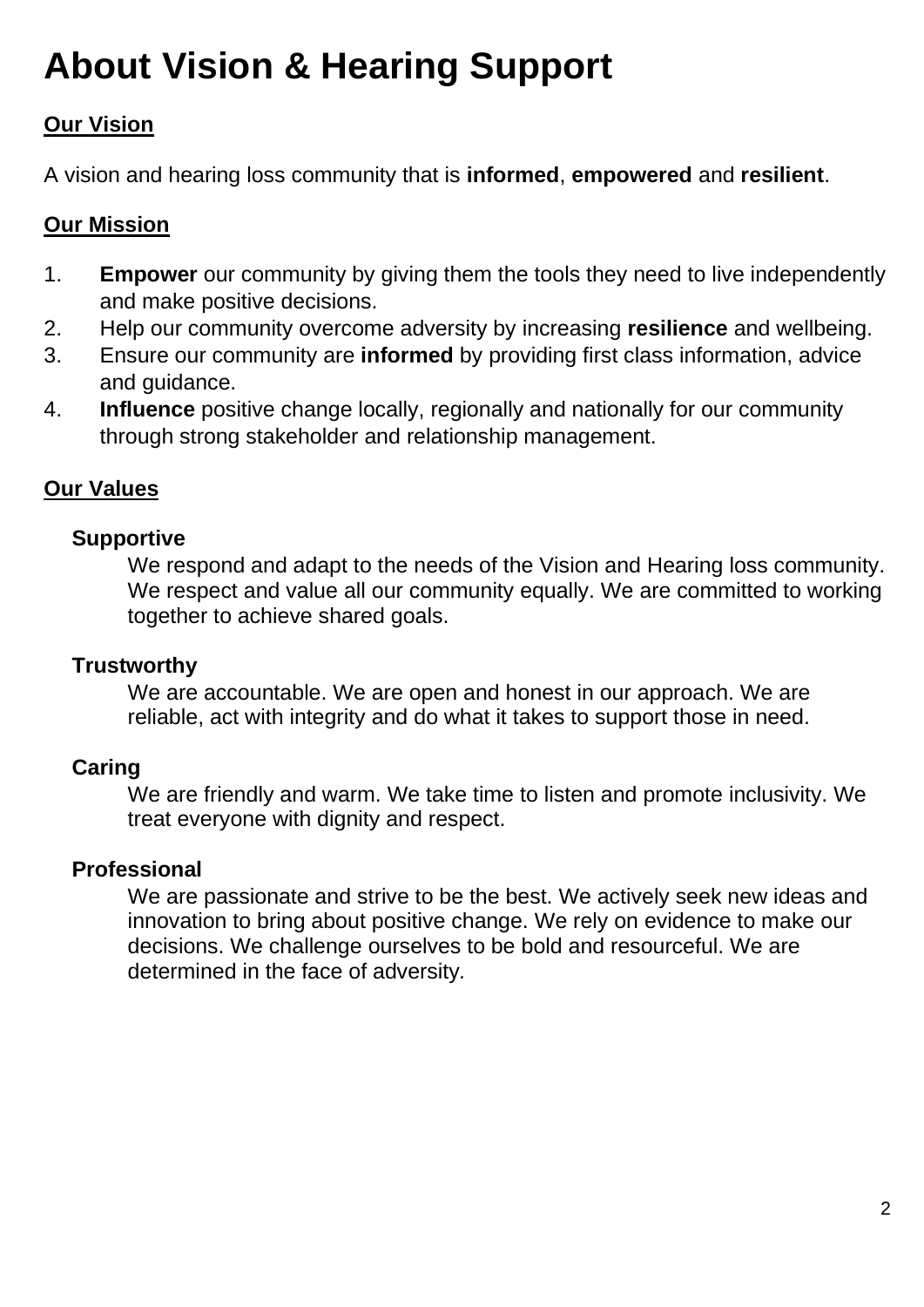#### **Project Coordinator**

Vision and Hearing Support delivers a range of activities and services to support those living with sensory impairment in Gateshead and South Tyneside.

VHS has secured funding from the National Lottery Community Fund to deliver a network of activity, led by service users and supported by Peer Enablers and Volunteers. The project has been funded for two years and is a Partnership between VHS, Your Voice Counts and BlissAbility.

The project Coordinator will play an integral role across the Partnership to oversee the successful delivery of the project and manage the staff team of three Peer Enablers, one in each organisation, and a Volunteer Officer.

You will establish a robust project and performance management framework and develop excellent relationships with colleagues, volunteers and partners. You will work closely with the external evaluation team to ensure data is captured and a range of voices are heard. Your role will be particularly involved in shaping project delivery and outcomes in response to community needs. You will support the Team to respond quickly and effectively in response to feedback and evaluation findings.

The Project Coordinator will be employed by VHS and work across Gateshead and South Tyneside. The role will work closely with colleagues from the Partnership and the wider Charity to enable us to meet the funding and organisational outcomes.

The role will also work with teams across Vision and Hearing Support and the Partnership to ensure clients are able to access and benefit from the support offered by the organisations.

**You can find an application form at [www.visionandhearingsupport.org.uk](http://www.visionandhearingsupport.org.uk/)** or you can telephone Vision & Hearing Support on 0191 4785959;

or you can email **[contactus@visionandhearingsupport.org.uk](mailto:contactus@visionandhearingsupport.org.uk)** (Please ensure you include the Job title within the subject heading).

If you need the form or pack in an alternative format, please let us know.

**For an informal discussion about the job please email Carol McAllister, Operations Manager,** [carol.mcallister@visionandhearingsupport.org.uk](mailto:carol.mcallister@visionandhearingsupport.org.uk) 

**Closing date for applications is: 9:00 am Monday 20th June 2022**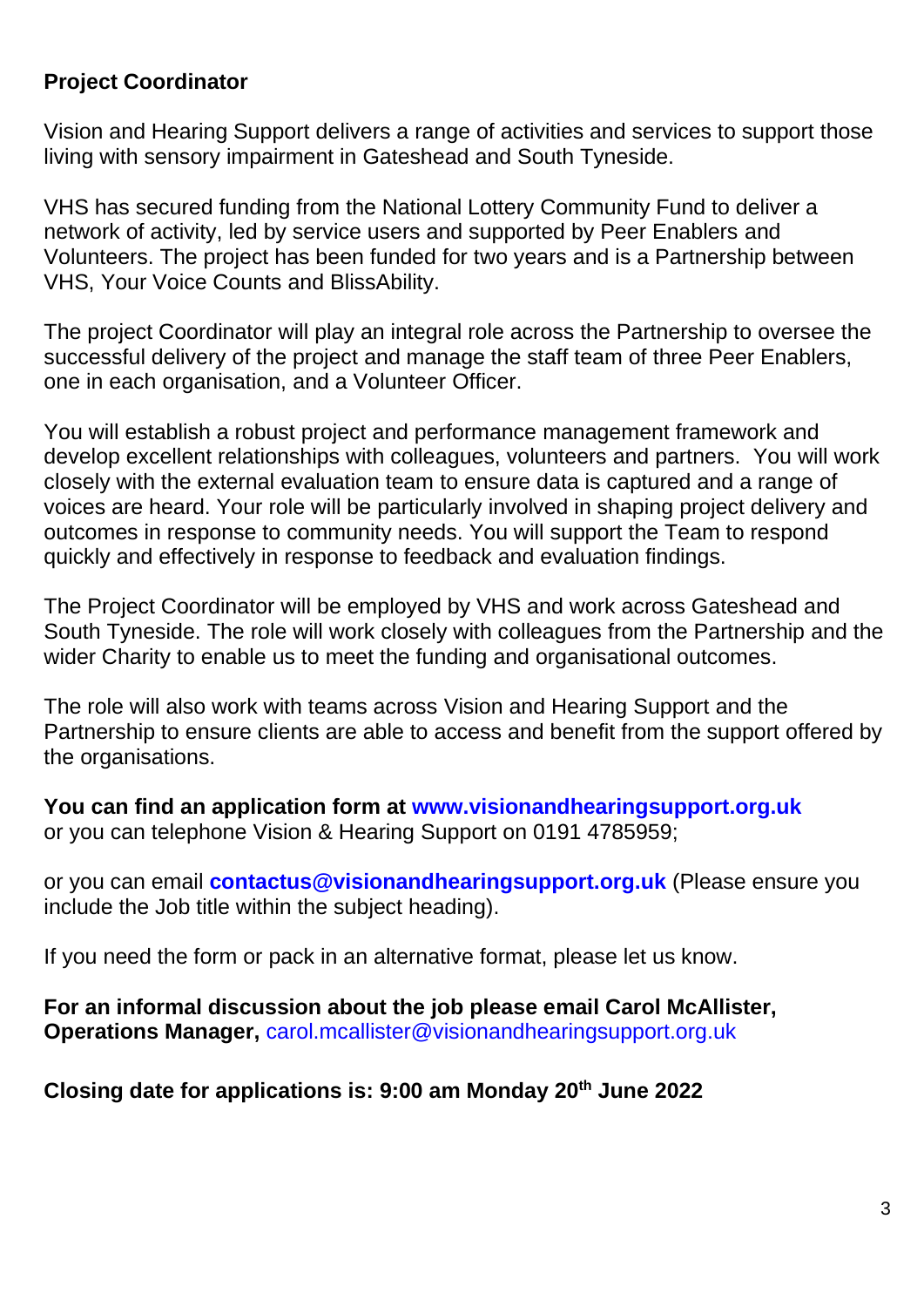#### **JOB DESCRIPTION**

| <b>Job Title:</b>       | <b>Project Coordinator</b>                   |
|-------------------------|----------------------------------------------|
| <b>Responsible to:</b>  | <b>Operations Manager</b>                    |
| <b>Responsible for:</b> | <b>Volunteer Officer</b><br>Peer Enablers x3 |
| Location:               | Gateshead/South Tyneside                     |
| Hours:                  | 35 per week                                  |
| Salary:                 | £22,600 FTE                                  |

#### **Function**

The Project Coordinator will be responsible for a small project Team across a partnership of three Charities. The role will oversee the performance and delivery of a Lottery Community Fund project designed to learn from beneficiaries and develop networks of community based support.

#### **Main Tasks**

#### **Partnership & Collaborative Working**

- 1. To establish a good working relationship with colleagues within BlissAbility and Your Voice Counts and support the whole project Team as it is established.
- 2. To work with the Peer Enablers and partners to support the delivery of network activity.
- 3. To connect with wider stakeholders to ensure activity is connected and promoted across South Tyneside and Gateshead
- 4. To ensure the principles of the Partnership Agreement are supported and adhered to.

#### **Recruitment, Development and Supervision**

- 5. To harness the skills of the project Team to meet the needs and aspirations of beneficiaries
- 6. You will ensure safer recruitment procedures are followed within the project recruitment (volunteers).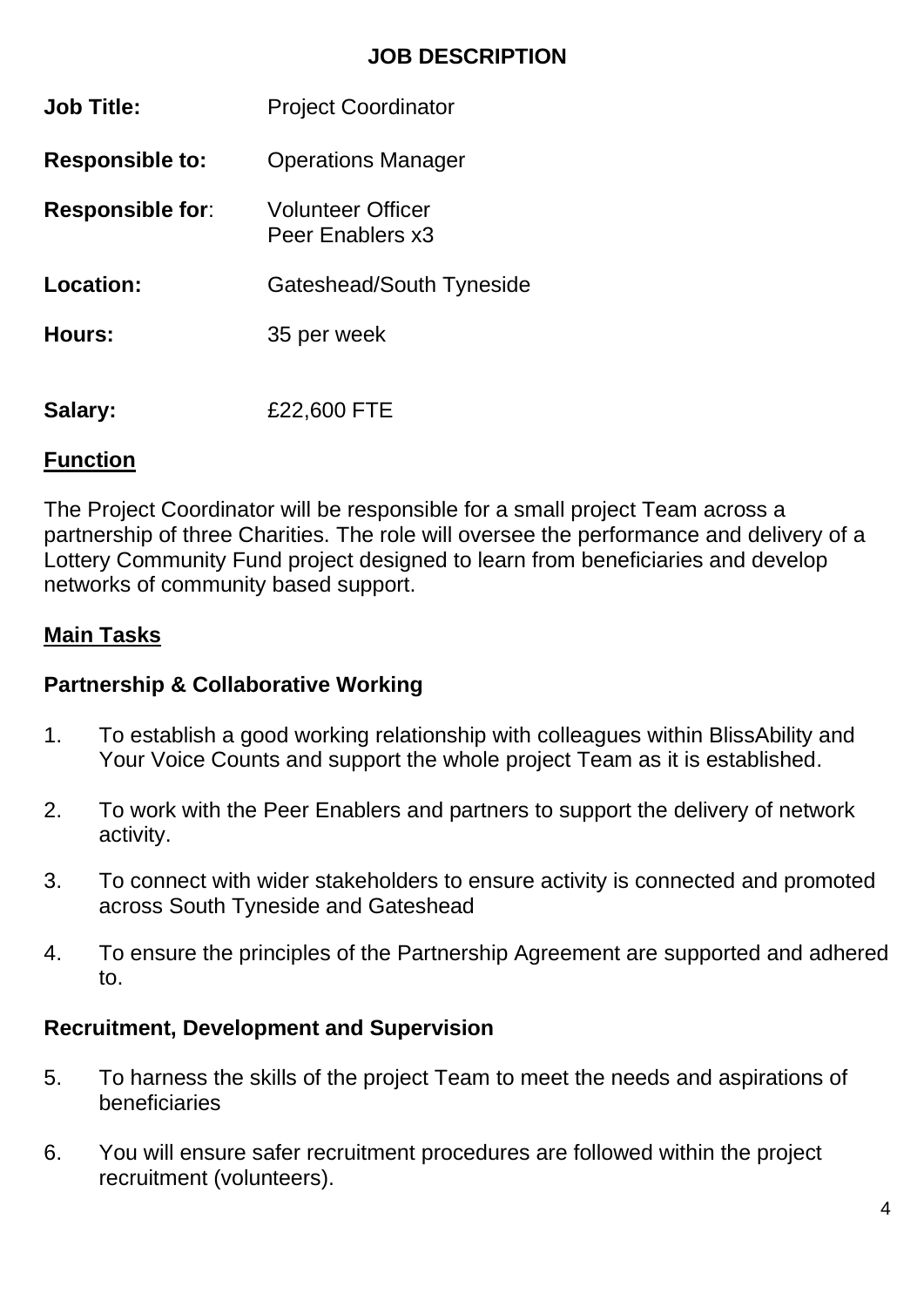- 7. You will develop a robust Equality Diversity and Inclusion plan for the project
- 8. You will maintain excellent communication and feedback with the Team, Partners, evaluators and stakeholders through a range of mechanisms including formal meetings and informal events, training and workshops.
- 9. You will provide day to day supervision and line management support, in line with our organisations culture and values.

#### **Evaluation, Publicity and Reporting**

- 10. To work closely with external evaluation consultants ensuring qualitative and quantitative information is available, accurate and relevant.
- 11. To establish a performance framework ensuring grant reporting requirements are met.
- 12. To review outcomes and outputs on a regular basis through Charity Log and produce case studies and information for publicity materials
- 13. To continuously review progress and adapt delivery approaches to ensure the project's success
- 14. To record and submit financial records for project expenditure and maintain the day-to-day project budget.
- 15. To actively promote, publicise the projects activities, achievements and success through a range of media including digital, press and flyers.

#### **General Activity**

- 16. To liaise with, promote and support the Partnership's range of services and signpost to other relevant services as appropriate.
- 17. To ensure all service user information is accurately captured and maintained in line with GDPR.
- 18. To promote the Partnerships services in conjunction with the respective business plans.
- 19. Attend team meetings and training relevant to the post and statutory requirements
- 20. To represent the organisation effectively to external organisations and to participate as required in local, regional and national events.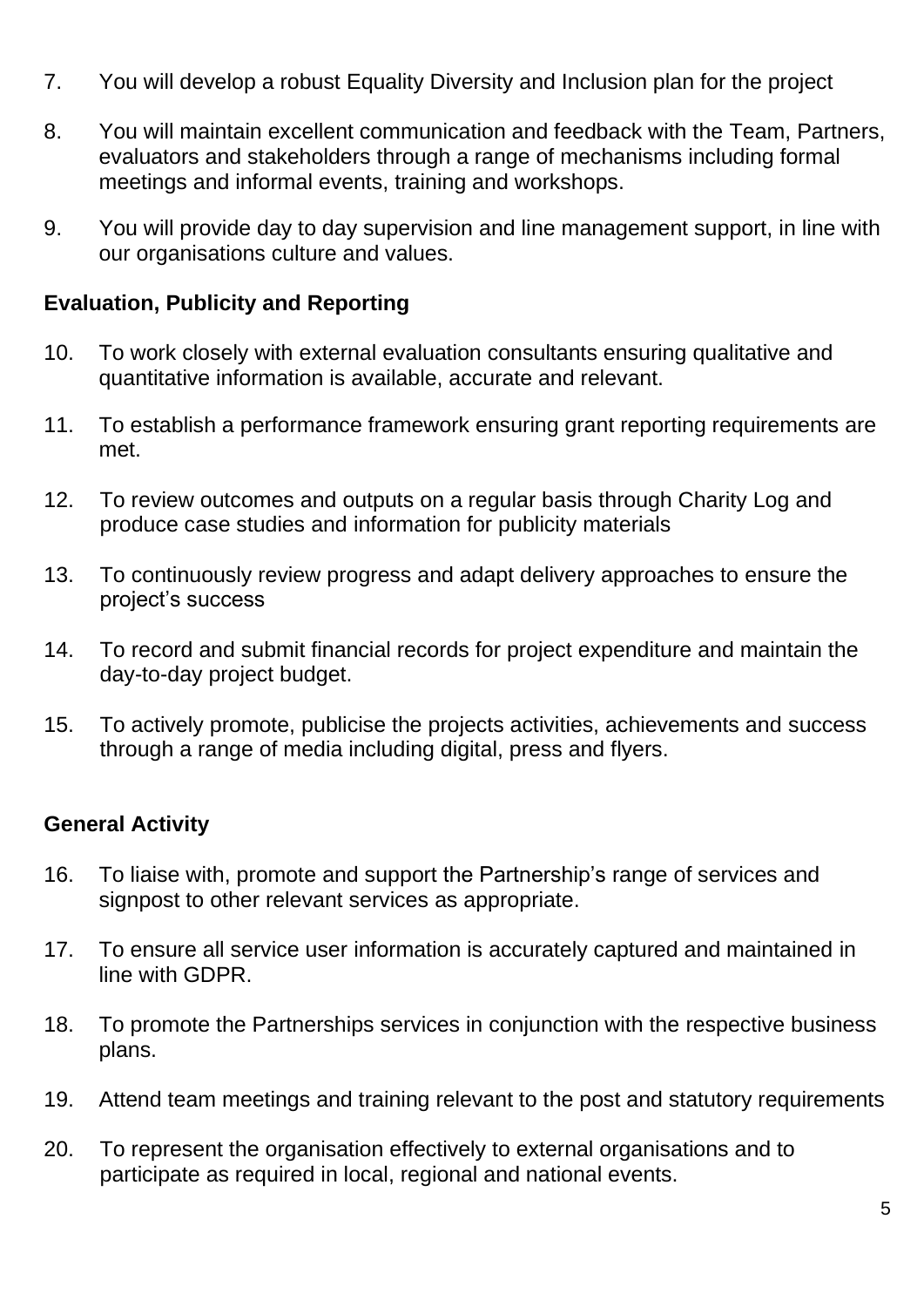- 21. To work as an effective member of the VHS team, contributing to all aspects of development, innovation and engagement, as may reasonably be required taking account of the nature and scope of the duties of this position. The staff team is structured to enable team members to work cross functionally depending on experience and skillset even if their primary assignment is not to that area.
- 22. It is a requirement of all staff that they:
	- Work to support the values of the charity. These promote respect of service users recognising their skills and entitlement to choice, dignity and independence.
	- Work positively in support of the principles outlined in the organisation's Equality and Diversity Policy.
	- Assist in maintaining a safe working environment by attending training in basic and specialist health and safety as necessary, both on appointment and as changes in duties and the law require and to follow the requirements of the VHS Health and Safety at Work policy and any local codes of safe working practices.
	- Comply with the requirement of the charity's employment policies and procedures.

#### **Special Requirements**

The post will involve often working without direct supervision, occasional lone working and some working out of normal office hours.

A willingness to work in an environment with Guide Dogs is essential.

The role will be delivered in a variety of locations, including service users' homes, places of work, local community etc, therefore a driving licence, access to a vehicle for work purposes and willingness to travel is required.

**We are a Committed to safeguarding children and vulnerable adults. The successful applicant will be required to undertake an enhanced criminal record check and proof of identity will be required.**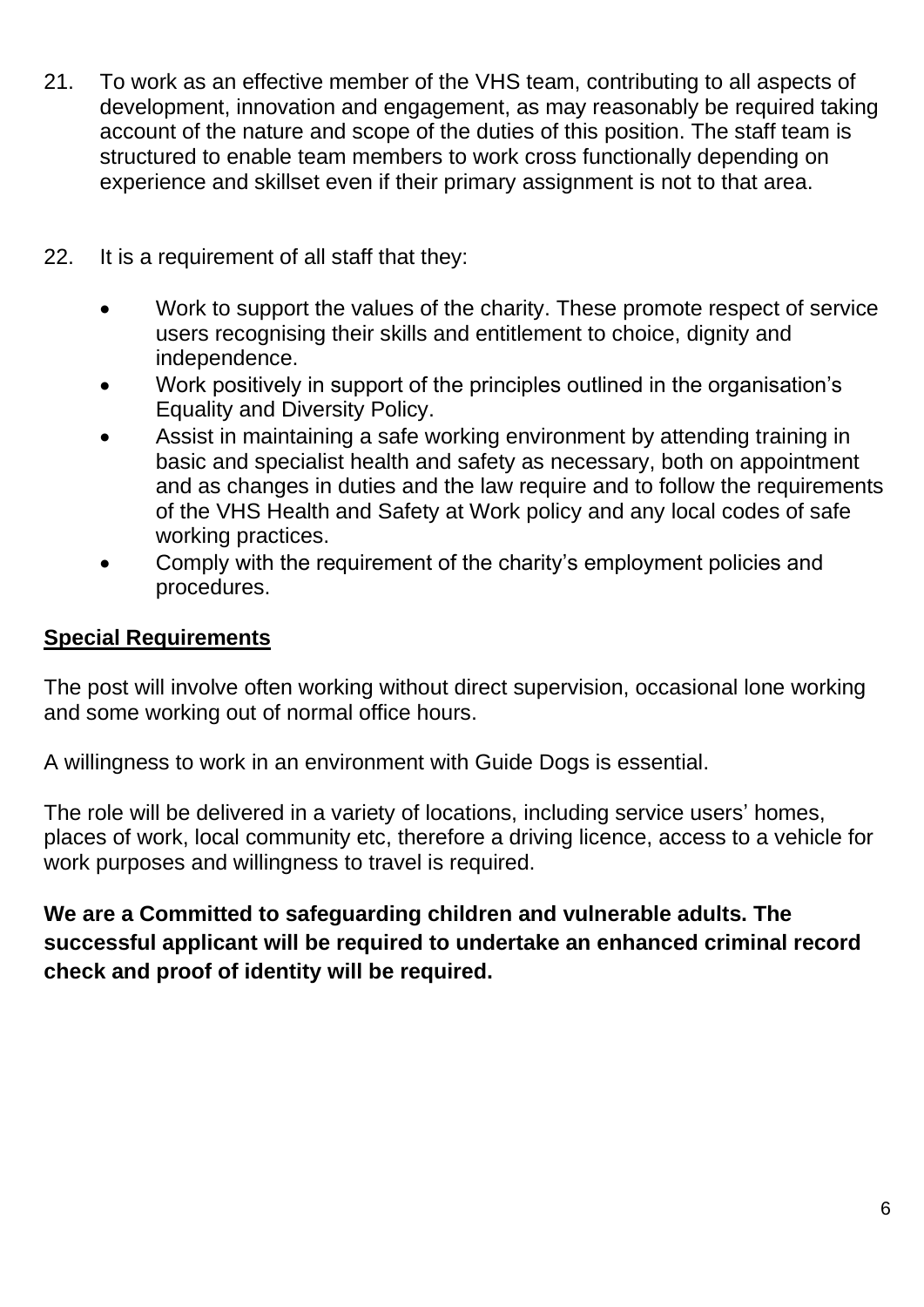### **PERSON SPECIFICATION – Community Voice Project Coordinator**

| <b>EDUCATION</b>                                                                                                                                                                                 |              | <b>Essential Desirable</b> |
|--------------------------------------------------------------------------------------------------------------------------------------------------------------------------------------------------|--------------|----------------------------|
| GCSE grade A*-C Maths and English, or equivalent qualification                                                                                                                                   | X            |                            |
| Level 3 qualification in Health & Social care or Community<br>Development (or equivalent)                                                                                                        | X            |                            |
| Proficient use of the Microsoft Office suite of programmes                                                                                                                                       | X            |                            |
| Knowledge of any database or CRM systems (e.g. Charity Log,<br>SalesForce or others)<br>Staff management qualification                                                                           |              | X                          |
| Coaching qualification                                                                                                                                                                           |              | X<br>X                     |
| <b>SKILLS</b>                                                                                                                                                                                    |              |                            |
| A good understanding of both the practical and emotional needs<br>of service users with sensory impairments and/or other<br>disabilities.                                                        | $\mathsf{x}$ |                            |
| Excellent Partnership working and ability to build strong<br>professional relationships at all levels.                                                                                           | X            |                            |
| Excellent organisational and project management skills with the<br>ability to manage own workload, work independently, organise<br>multiple tasks and achieve results without close supervision. | X            |                            |
| Excellent staff management skills and ability to motivate a<br>diverse staff team                                                                                                                | X            |                            |
| Creativity and resourcefulness to help identify solutions to<br>problems                                                                                                                         | X            |                            |
| Excellent communication skills at all levels, including written and<br>verbal                                                                                                                    | X            |                            |
| Ability to produce engaging on and off line media articles for a<br>range of audiences                                                                                                           | X            |                            |
| <b>EXPERIENCE</b>                                                                                                                                                                                |              |                            |
| Proven management/ supervision experience                                                                                                                                                        | X            |                            |
| <b>Budgeting and Financial controls</b>                                                                                                                                                          | X            |                            |
| Partnership working and collaboration                                                                                                                                                            | X            |                            |
| Report writing and record keeping                                                                                                                                                                | X            |                            |
| Monitoring and reviewing individual progress                                                                                                                                                     | X            |                            |
| <b>Project Evaluation</b>                                                                                                                                                                        |              | X                          |
| Experience and knowledge of health and care systems                                                                                                                                              |              | X                          |
| Experience and knowledge of community engagement                                                                                                                                                 | X            |                            |